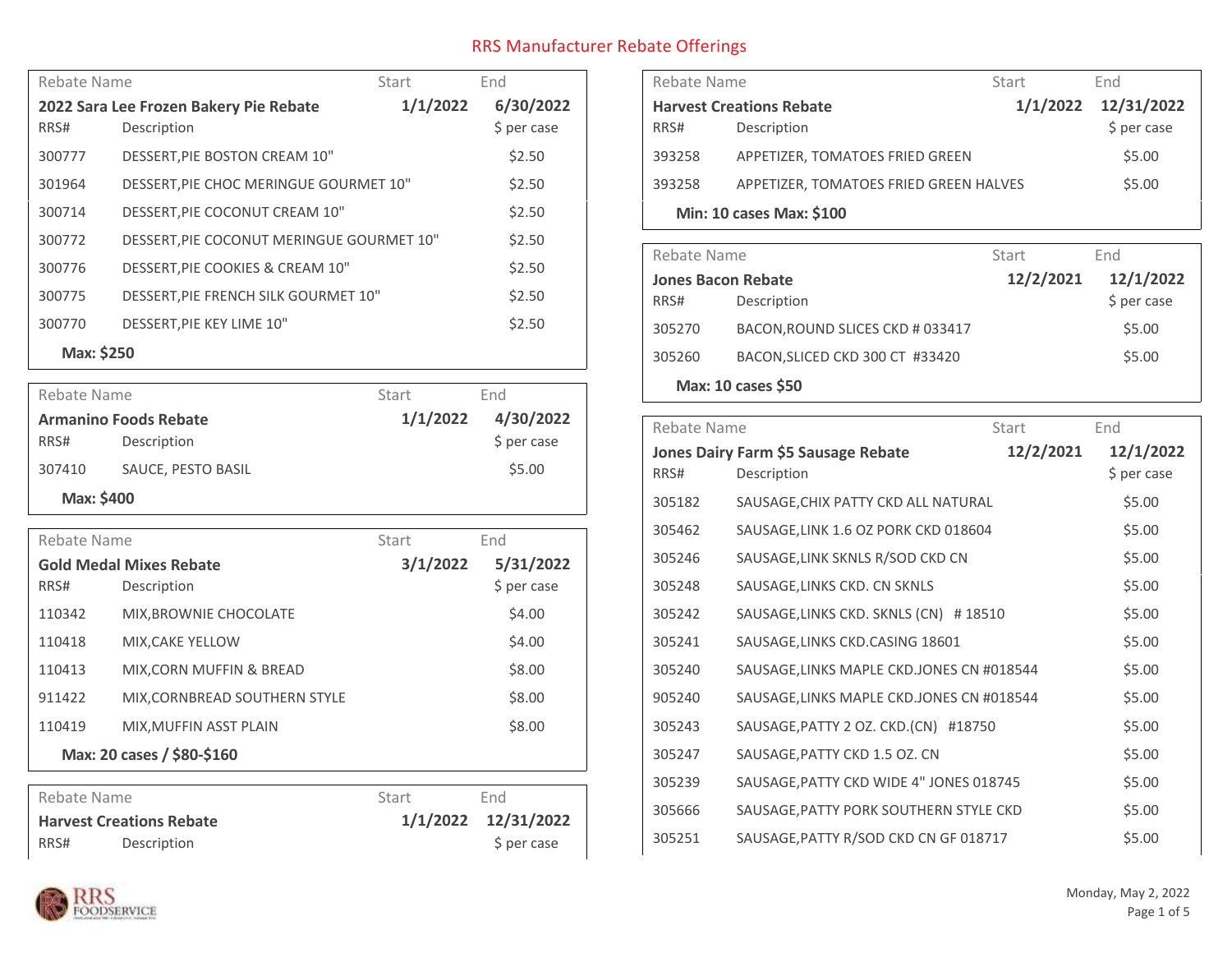| Rebate Name        |                                                    | Start     | End                      |
|--------------------|----------------------------------------------------|-----------|--------------------------|
| RRS#               | Jones Dairy Farm \$5 Sausage Rebate<br>Description | 12/2/2021 | 12/1/2022<br>\$ per case |
| 905442             | SAUSAGE, PATTY SOUTHERN STYLE CKD GF               |           | \$5.00                   |
| 305672             | SAUSAGE, TURKEY LINKS CKD CN #18630                |           | \$5.00                   |
| 305245             | SAUSAGE, TURKEY PATTY CKD CN                       |           | \$5.00                   |
| Max: 10 cases \$50 |                                                    |           |                          |

| Rebate Name |                                           | <b>Start</b> | End         |
|-------------|-------------------------------------------|--------------|-------------|
|             | <b>Jones Dairy Farm BOGO Rebate</b>       | 12/2/2021    | 12/1/2022   |
| RRS#        | Description                               |              | \$ per case |
| 305182      | SAUSAGE, CHIX PATTY CKD ALL NATURAL       |              |             |
| 305462      | SAUSAGE, LINK 1.6 OZ PORK CKD 018604      |              |             |
| 305246      | SAUSAGE, LINK SKNLS R/SOD CKD CN          |              |             |
| 305248      | SAUSAGE, LINKS CKD. CN SKNLS              |              |             |
| 305242      | SAUSAGE, LINKS CKD. SKNLS (CN) #18510     |              |             |
| 305241      | SAUSAGE, LINKS CKD. CASING 18601          |              |             |
| 305240      | SAUSAGE, LINKS MAPLE CKD.JONES CN #018544 |              |             |
| 905240      | SAUSAGE, LINKS MAPLE CKD.JONES CN #018544 |              |             |
| 305243      | SAUSAGE, PATTY 2 OZ. CKD. (CN) #18750     |              |             |
| 305247      | SAUSAGE, PATTY CKD 1.5 OZ. CN             |              |             |
| 305239      | SAUSAGE, PATTY CKD WIDE 4" JONES 018745   |              |             |
| 305666      | SAUSAGE, PATTY PORK SOUTHERN STYLE CKD    |              |             |
| 305251      | SAUSAGE, PATTY R/SOD CKD CN GF 018717     |              |             |
| 905442      | SAUSAGE, PATTY SOUTHERN STYLE CKD GF      |              |             |
| 305672      | SAUSAGE, TURKEY LINKS CKD CN #18630       |              |             |
| 305245      | SAUSAGE, TURKEY PATTY CKD CN              |              |             |
|             | Buy 2 get 1 Free up to \$45               |              |             |

| Rebate Name                                       |                                         | Start     | End         |
|---------------------------------------------------|-----------------------------------------|-----------|-------------|
| 1/1/2022<br>King & Prince 2022 Seafood Rebate     |                                         | 4/30/2022 |             |
| RRS#                                              | Description                             |           | \$ per case |
| 9522484                                           | CALAMARI, RINGS & TENTACLES DIPT/DUSTED |           | \$2.00      |
| 308567                                            | FISH, FLOUNDER CRISPY SOUTHERN 2 OZ     |           | \$2.00      |
| OYSTERS, PACIFIC DUSTED BREADED18/35 CT<br>308569 |                                         | \$2.00    |             |
| 321001                                            | SEAFOOD, LOBSTER SENSATIONS             |           | \$2.00      |
| SHIRMP, POPCORN BRRMLK BRD T/OFF 60/90<br>308568  |                                         | \$2.00    |             |
| Min: 3 cases Max: \$1000                          |                                         |           |             |

| Rebate Name   |                                       | Start    | End          |
|---------------|---------------------------------------|----------|--------------|
|               | <b>Land O Lakes Rebate Redemption</b> | 1/1/2022 | 3/31/2022    |
| RRS#          | Description                           |          | $$$ per case |
| 948238        | DIP WHITE CHEESE QUESO                |          | \$10.00      |
| Max: 10 cases |                                       |          |              |

| Rebate Name                         |                                 | Start    | End         |
|-------------------------------------|---------------------------------|----------|-------------|
| <b>Pierce Chicken Legacy Rebate</b> |                                 | 1/1/2022 | 6/30/2022   |
| RRS#                                | Description                     |          | \$ per case |
| 308346                              | CHIX, NUGGET TEMPURA BATTER RTC |          | \$5.00      |
| New Business Only Max: \$1000       |                                 |          |             |

| Rebate Name                                 |                                           | Start                                   | End         |
|---------------------------------------------|-------------------------------------------|-----------------------------------------|-------------|
| 3/1/2022<br><b>Pillsbury Biscuit Rebate</b> |                                           | 5/31/2022                               |             |
| RRS#                                        | Description                               |                                         | \$ per case |
| 300080                                      | BISCUIT, BUTTERMILK 3" RTU EZ SPLIT 06237 |                                         | \$2.00      |
| 300955                                      |                                           | BISCUIT, BUTTERMILK 3" RTU EZ SPLIT ZTF |             |
| 300975                                      | BISCUIT, BUTTERMILK 3" RTU GOLDEN #06235  |                                         | \$2.00      |
| 300956                                      | BISCUIT, DOUGH EASY SPLIT WG ZT #32268    |                                         | \$9.00      |
| 300976                                      | BISCUIT, DOUGH SOUTHRN STYL EASY SPLIT    |                                         | \$9.00      |
| 300957                                      | BISCUIT, EZ-SPLIT BKD WG RTU #32271       |                                         | \$2.00      |

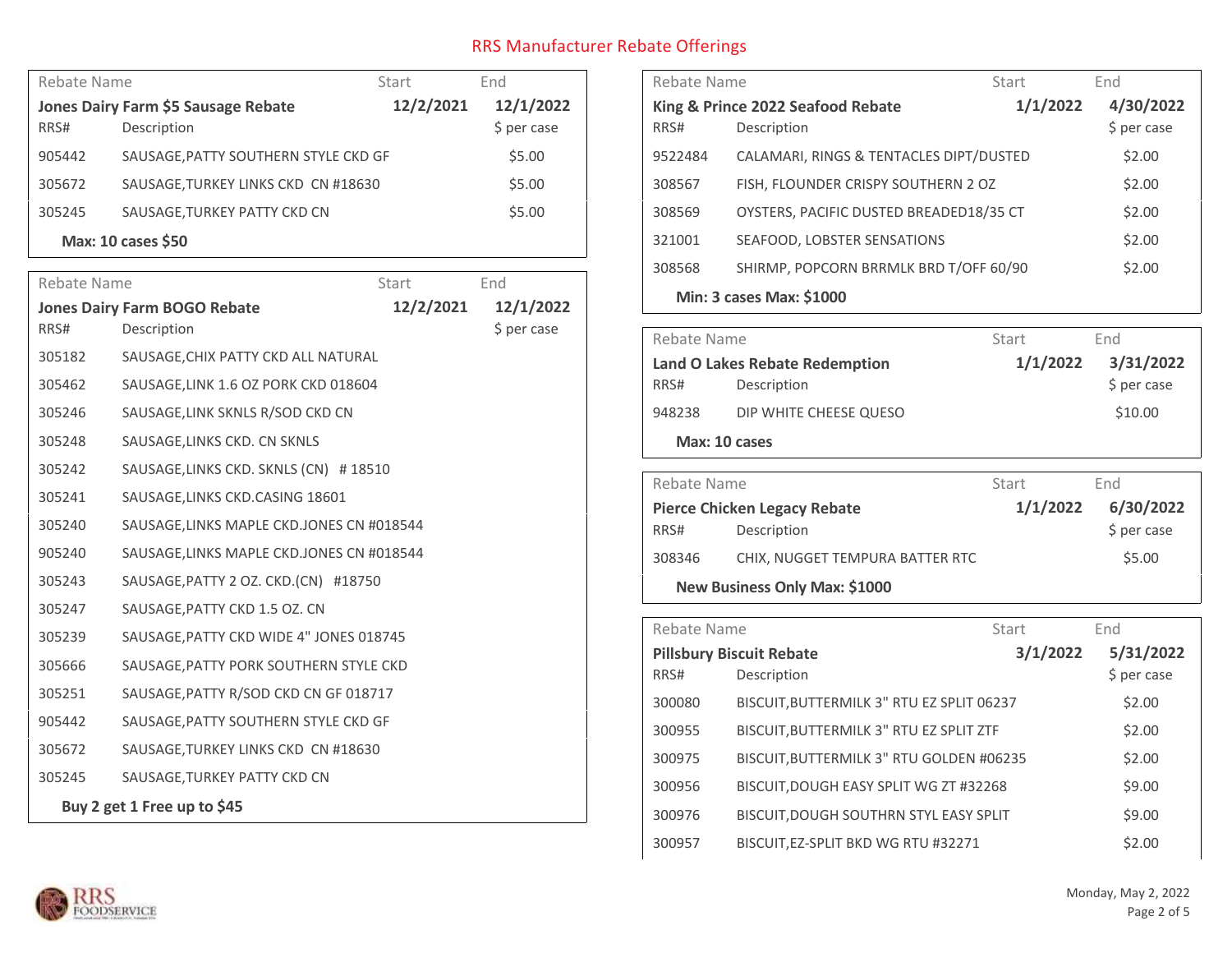| Rebate Name           |                                          | Start    | End         |
|-----------------------|------------------------------------------|----------|-------------|
|                       | <b>Pillsbury Biscuit Rebate</b>          | 3/1/2022 | 5/31/2022   |
| RRS#                  | Description                              |          | \$ per case |
| 301551                | BISCUIT, GOLDEN BUTTERMILK RTU BKD #6234 |          | \$2.00      |
| 300077                | BISCUIT, SOUTHERN EZ-SPLIT DOUGH         | #6249    | \$9.00      |
| 300076                | BISCUIT, SOUTHERN STYLE DOUGH 06250      |          | \$9.00      |
| 370223                | BISCUIT, SOUTHERN STYLE DOUGH ZTF #31151 |          | \$9.00      |
| 300953                | BISCUIT, WHOLE GRAIN 2.25" MINI WG RTU   |          | \$2.00      |
| Max: 30 cases / \$270 |                                          |          |             |

| Rebate Name |                                           | Start    | End         |
|-------------|-------------------------------------------|----------|-------------|
|             | <b>Pillsbury C-Store Rebate</b>           | 3/1/2022 | 5/31/2022   |
| RRS#        | Description                               |          | \$ per case |
| 946234      | BATTER, MUFFIN BANANA NUT TUBESET         |          | \$6.00      |
| 300080      | BISCUIT, BUTTERMILK 3" RTU EZ SPLIT 06237 |          | \$2.00      |
| 300955      | BISCUIT, BUTTERMILK 3" RTU EZ SPLIT ZTF   |          | \$2.00      |
| 300975      | BISCUIT, BUTTERMILK 3" RTU GOLDEN #06235  |          | \$2.00      |
| 300956      | BISCUIT, DOUGH EASY SPLIT WG ZT #32268    |          | \$9.00      |
| 300976      | BISCUIT, DOUGH SOUTHRN STYL EASY SPLIT    |          | \$9.00      |
| 300957      | BISCUIT, EZ-SPLIT BKD WG RTU #32271       |          | \$2.00      |
| 301551      | BISCUIT, GOLDEN BUTTERMILK RTU BKD #6234  |          | \$2.00      |
| 300077      | BISCUIT, SOUTHERN EZ-SPLIT DOUGH #6249    |          | \$9.00      |
| 300076      | BISCUIT, SOUTHERN STYLE DOUGH 06250       |          | \$9.00      |
| 370223      | BISCUIT, SOUTHERN STYLE DOUGH ZTF #31151  |          | \$9.00      |
| 300953      | BISCUIT, WHOLE GRAIN 2.25" MINI WG RTU    |          | \$2.00      |
| 300064      | BREAD, CROISSANT BUTTER CURVED #32107     |          | \$6.00      |
| 300066      | BREAD, CROISSANT BUTTER CURVED T&S #32105 |          | \$6.00      |
| 300067      | BREAD, CROISSANT MARG CURVED #32092       |          | \$6.00      |
| 901801      | MUFFIN BATTER, APPLE CINN                 |          | \$6.00      |
| 901802      | MUFFIN BATTER, BLUEBERRY                  |          | \$6.00      |

| Rebate Name           |                                          | Start | End         |
|-----------------------|------------------------------------------|-------|-------------|
|                       | <b>Pillsbury C-Store Rebate</b>          |       | 5/31/2022   |
| RRS#                  | Description                              |       | \$ per case |
| 301835                | MUFFIN BATTER, BLUEBERRY TUBE #08026     |       | \$6.00      |
| 901800                | MUFFIN BATTER, SUNRISE CARROT/CINN/NUTME |       | \$6.00      |
| 300115                | PASTRY, PUFF DOUGH SHEET 10 X 15 #05123  |       | \$6.00      |
| 301552                | PASTRY, SCONES ASST DOUGH #08135         |       | \$6.00      |
| 301113                | ROLL, CINN DOUGH FREEZER TO OVEN WG      |       | \$6.00      |
| 301112                | ROLL, CINNAMON DOUGH FREEZER TO OVEN     |       | \$6.00      |
| 999588                | ROLL, CINNAMON DOUGH FREEZER TO OVEN     |       | \$6.00      |
| Max: 50 cases / \$450 |                                          |       |             |

| Rebate Name          |                                            | Start    | End         |
|----------------------|--------------------------------------------|----------|-------------|
|                      | <b>Pillsbury Frozen Baked Goods Rebate</b> | 3/1/2022 | 5/31/2022   |
| RRS#                 | Description                                |          | \$ per case |
| 946234               | BATTER, MUFFIN BANANA NUT TUBESET          |          | \$6.00      |
| 300064               | BREAD, CROISSANT BUTTER CURVED #32107      |          | \$6.00      |
| 300066               | BREAD, CROISSANT BUTTER CURVED T&S #32105  |          | \$6.00      |
| 300067               | BREAD, CROISSANT MARG CURVED #32092        |          | \$6.00      |
| 901801               | MUFFIN BATTER, APPLE CINN                  |          | \$6.00      |
| 901802               | MUFFIN BATTER, BLUEBERRY                   |          | \$6.00      |
| 301835               | MUFFIN BATTER, BLUEBERRY TUBE #08026       |          | \$6.00      |
| 901800               | MUFFIN BATTER, SUNRISE CARROT/CINN/NUTME   |          | \$6.00      |
| 300115               | PASTRY, PUFF DOUGH SHEET 10 X 15 #05123    |          | \$6.00      |
| 301552               | PASTRY, SCONES ASST DOUGH #08135           |          | \$6.00      |
| 301113               | ROLL, CINN DOUGH FREEZER TO OVEN WG        |          | \$6.00      |
| 999588               | ROLL, CINNAMON DOUGH FREEZER TO OVEN       |          | \$6.00      |
| 301112               | ROLL, CINNAMON DOUGH FREEZER TO OVEN       |          | \$6.00      |
| Max: 25 cases/ \$150 |                                            |          |             |

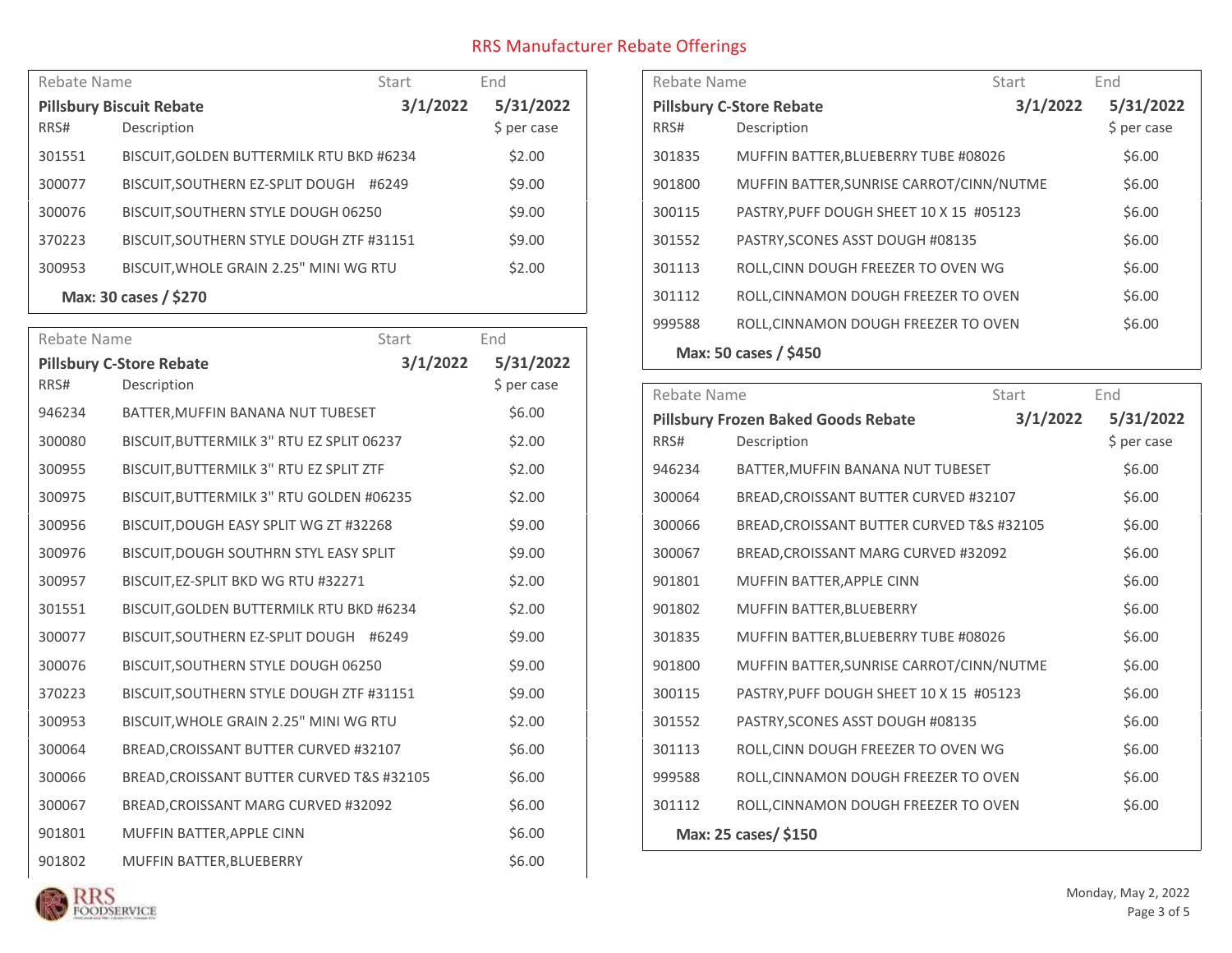| Rebate Name |                                           | Start    | End         |
|-------------|-------------------------------------------|----------|-------------|
|             | Rosina \$5 Restaurant Support Rebate      | 1/1/2022 | 6/30/2022   |
| RRS#        | Description                               |          | \$ per case |
| 304741      | BEEF, CRUMBLED CKD TOPPING                |          | \$5.00      |
| 307340      | EGGPLANT, CKD/BRD SK/ON ENTREE CUT #40304 |          | \$5.00      |
| 307511      | MEATBALL, ALL BEEF ITALIAN 1 OZ. #40071   |          | \$5.00      |
| 304745      | MEATBALL, BEEF BAKED ITALIAN 1/20Z #40194 |          | \$5.00      |
| 304750      | MEATBALL, BELLA PORK&BEEF CKD 2 OZ 40108  |          | \$5.00      |
| 304798      | MEATBALL, CHIX & BEEF OB 1/2 OZ #40614    |          | \$5.00      |
| 308058      | MEATBALL, PORK/BEEF GRANDE SAPORE 1/20Z   |          | \$5.00      |
| 304751      | MEATBALL, PORK/BEEF SAPORE GRANDE 30Z     |          | \$5.00      |
| 308157      | PASTA, MANICOTTI CHEESE #48100-100        |          | \$5.00      |
| 308056      | PASTA, RAVIOLI BEEF ROUND JUMBO           |          | \$5.00      |
| 308159      | PASTA, RAVIOLI CHEESE JUMBO ROUND         |          | \$5.00      |
| 308097      | PASTA, RAVIOLI CHEESE PRE-CKD             |          | \$5.00      |
| 308150      | PASTA, SHELLS JUMBO STUFFED CHEESE        |          | \$5.00      |
| 308155      | PASTA, SHELLS MED. STUFFED #48156         |          | \$5.00      |
| 308095      | PASTA, TORTELLINI CKD CHEESE TRI-COLOR    |          | \$5.00      |
|             | Min: 5 cases up to 25 cases Max           |          |             |

| Rebate Name<br>Start                |                                          | End                                       |             |
|-------------------------------------|------------------------------------------|-------------------------------------------|-------------|
| 1/1/2022<br>Rosina \$50 Intro Offer |                                          | 12/31/2022                                |             |
| RRS#                                | Description                              |                                           | \$ per case |
| 304741                              | BEEF, CRUMBLED CKD TOPPING               |                                           | \$5.00      |
| 307340                              | EGGPLANT.CKD/BRD SK/ON ENTREE CUT #40304 |                                           | \$5.00      |
| 307511                              |                                          | MEATBALL, ALL BEEF ITALIAN 1 OZ. #40071   |             |
| 304745                              |                                          | MEATBALL, BEEF BAKED ITALIAN 1/202 #40194 |             |
| 304750                              | MEATBALL, BELLA PORK&BEEF CKD 2 OZ 40108 |                                           | \$5.00      |
| 304798                              | MEATBALL, CHIX & BEEF OB 1/2 OZ #40614   |                                           | \$5.00      |
| 308058                              | MEATBALL, PORK/BEEF GRANDE SAPORE 1/20Z  |                                           | \$5.00      |

| Rebate Name                 |                                        | Start    | End         |
|-----------------------------|----------------------------------------|----------|-------------|
|                             | Rosina \$50 Intro Offer                | 1/1/2022 | 12/31/2022  |
| RRS#                        | Description                            |          | \$ per case |
| 304751                      | MEATBALL, PORK/BEEF SAPORE GRANDE 30Z  |          | \$5.00      |
| 308157                      | PASTA, MANICOTTI CHEESE #48100-100     |          | \$5.00      |
| 308056                      | PASTA, RAVIOLI BEEF ROUND JUMBO        |          | \$5.00      |
| 308159                      | PASTA, RAVIOLI CHEESE JUMBO ROUND      |          | \$5.00      |
| 308097                      | PASTA, RAVIOLI CHEESE PRE-CKD          |          | \$5.00      |
| 308150                      | PASTA, SHELLS JUMBO STUFFED CHEESE     |          | \$5.00      |
| 308155                      | PASTA, SHELLS MED. STUFFED #48156      |          | \$5.00      |
| 308095                      | PASTA, TORTELLINI CKD CHEESE TRI-COLOR |          | \$5.00      |
| Min: 1 case / Max: 10 cases |                                        |          |             |

| Rebate Name<br>Start |                                                   | End       |             |
|----------------------|---------------------------------------------------|-----------|-------------|
|                      | <b>Smithfield Culinary Pizza Plus Coupon Rede</b> | 1/31/2022 | 5/1/2022    |
| RRS#                 | Description                                       |           | \$ per case |
| 250144               | BACON, SINGLE SLICED CKD 300 CT #12500            |           | \$2.00      |
| 252125               | HAM, APPLEWOOD SMK CARVE MASTER BNLS              |           | \$2.00      |
| 305826               | HAM, DICED 1/2" #129637                           |           | \$2.00      |
| 305825               | HAM, DICED 1/4"                                   |           | \$2.00      |
| 305544               | HOT DOG, BEEF 4/1 5.8" GOLD #810957               |           | \$2.00      |
| 305546               | HOT DOG, BEEF 8/1 5.8" GOLD #810967               |           | \$2.00      |
| 305561               | HOT DOG, MEAT 8/1 5.8" BRONZE MEDAL CN            |           | \$2.00      |
| 305326               | PORK, RIB BITS SMK NO SAUCE                       |           | \$2.00      |
| 305901               | PORK, SHOULDER PULLED SMOKE'NFAST                 |           | \$2.00      |
| 305198               | SAUSAGE, PATTY 1.5 OZ CKD #138149                 |           | \$2.00      |
| 305667               | SAUSAGE, SMK ROPE REGULAR GOLD MEDAL              |           | \$2.00      |
| Min: \$20 Max: \$500 |                                                   |           |             |